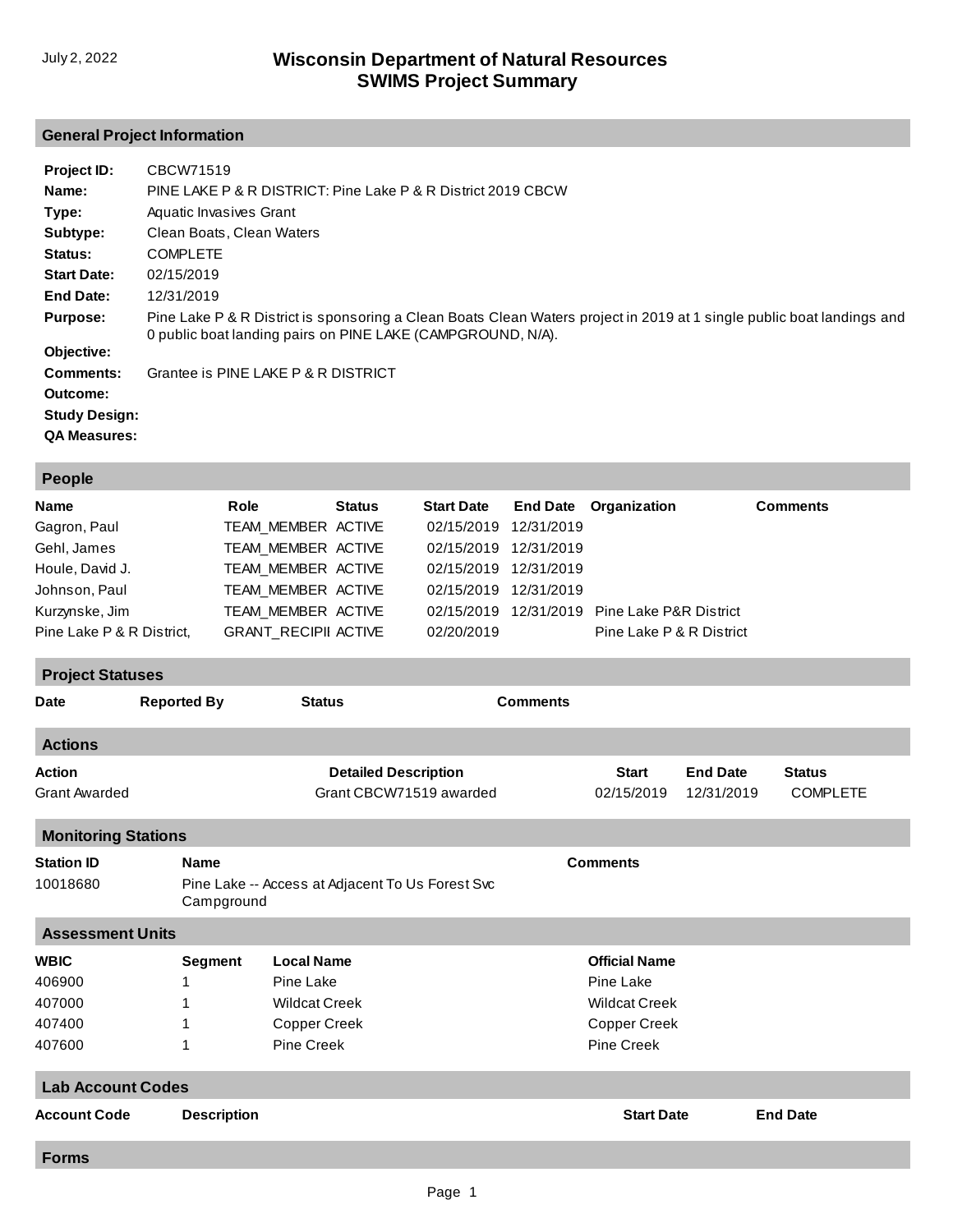#### **Form Code Form Name**

WATERCRAFT\_2018 Watercraft Inspection Report (Revised 2/2018)

| <b>Methods</b>     |                         |                    |                   |                                                                |  |  |  |  |
|--------------------|-------------------------|--------------------|-------------------|----------------------------------------------------------------|--|--|--|--|
| <b>Method Code</b> |                         | <b>Description</b> |                   |                                                                |  |  |  |  |
|                    | <b>Fieldwork Events</b> |                    |                   |                                                                |  |  |  |  |
| <b>Start Date</b>  | <b>Status</b>           | <b>Field ID</b>    | <b>Station ID</b> | <b>Station Name</b>                                            |  |  |  |  |
| 08/03/2002 12:30   | <b>COMPLETE</b>         |                    | 10018680          | Pine Lake -- Access at Adjacent To Us Forest Svc<br>Campground |  |  |  |  |
| 05/03/2019 13:00   | <b>COMPLETE</b>         |                    | 10018680          | Pine Lake -- Access at Adjacent To Us Forest Svc<br>Campground |  |  |  |  |
| 05/04/2019 07:00   | <b>COMPLETE</b>         |                    | 10018680          | Pine Lake -- Access at Adjacent To Us Forest Svc<br>Campground |  |  |  |  |
| 05/04/2019 12:30   | <b>COMPLETE</b>         |                    | 10018680          | Pine Lake -- Access at Adjacent To Us Forest Svc<br>Campground |  |  |  |  |
| 05/05/2019 07:00   | <b>COMPLETE</b>         |                    | 10018680          | Pine Lake -- Access at Adjacent To Us Forest Svc<br>Campground |  |  |  |  |
| 05/05/2019 12:30   | <b>COMPLETE</b>         |                    | 10018680          | Pine Lake -- Access at Adjacent To Us Forest Svc<br>Campground |  |  |  |  |
| 05/10/2019 07:00   | <b>COMPLETE</b>         |                    | 10018680          | Pine Lake -- Access at Adjacent To Us Forest Svc<br>Campground |  |  |  |  |
| 05/11/2019 07:00   | <b>COMPLETE</b>         |                    | 10018680          | Pine Lake -- Access at Adjacent To Us Forest Svc<br>Campground |  |  |  |  |
| 05/11/2019 12:30   | <b>COMPLETE</b>         |                    | 10018680          | Pine Lake -- Access at Adjacent To Us Forest Svc<br>Campground |  |  |  |  |
| 05/12/2019 07:00   | <b>COMPLETE</b>         |                    | 10018680          | Pine Lake -- Access at Adjacent To Us Forest Svc<br>Campground |  |  |  |  |
| 05/12/2019 12:30   | <b>COMPLETE</b>         |                    | 10018680          | Pine Lake -- Access at Adjacent To Us Forest Svc<br>Campground |  |  |  |  |
| 05/17/2019 07:00   | <b>COMPLETE</b>         |                    | 10018680          | Pine Lake -- Access at Adjacent To Us Forest Svc<br>Campground |  |  |  |  |
| 05/18/2019 07:00   | <b>COMPLETE</b>         |                    | 10018680          | Pine Lake -- Access at Adjacent To Us Forest Svc<br>Campground |  |  |  |  |
| 05/18/2019 12:30   | <b>COMPLETE</b>         |                    | 10018680          | Pine Lake -- Access at Adjacent To Us Forest Svc<br>Campground |  |  |  |  |
| 05/19/2019 07:00   | <b>COMPLETE</b>         |                    | 10018680          | Pine Lake -- Access at Adjacent To Us Forest Svc<br>Campground |  |  |  |  |
| 05/19/2019 12:30   | <b>COMPLETE</b>         |                    | 10018680          | Pine Lake -- Access at Adjacent To Us Forest Svc<br>Campground |  |  |  |  |
| 05/24/2019 07:00   | <b>COMPLETE</b>         |                    | 10018680          | Pine Lake -- Access at Adjacent To Us Forest Svc<br>Campground |  |  |  |  |
| 05/25/2019 07:00   | <b>COMPLETE</b>         |                    | 10018680          | Pine Lake -- Access at Adjacent To Us Forest Svc<br>Campground |  |  |  |  |
| 05/25/2019 12:30   | <b>COMPLETE</b>         |                    | 10018680          | Pine Lake -- Access at Adjacent To Us Forest Svc<br>Campground |  |  |  |  |
| 05/26/2019 07:00   | <b>COMPLETE</b>         |                    | 10018680          | Pine Lake -- Access at Adjacent To Us Forest Svc<br>Campground |  |  |  |  |
| 05/26/2019 12:30   | <b>COMPLETE</b>         |                    | 10018680          | Pine Lake -- Access at Adjacent To Us Forest Svc<br>Campground |  |  |  |  |
| 05/27/2019 07:00   | <b>COMPLETE</b>         |                    | 10018680          | Pine Lake -- Access at Adjacent To Us Forest Svc<br>Campground |  |  |  |  |
| 05/27/2019 12:30   | <b>COMPLETE</b>         |                    | 10018680          | Pine Lake -- Access at Adjacent To Us Forest Svc<br>Campground |  |  |  |  |
| 05/28/2019         | <b>COMPLETE</b>         |                    | 10018680          | Pine Lake -- Access at Adjacent To Us Forest Svc<br>Campground |  |  |  |  |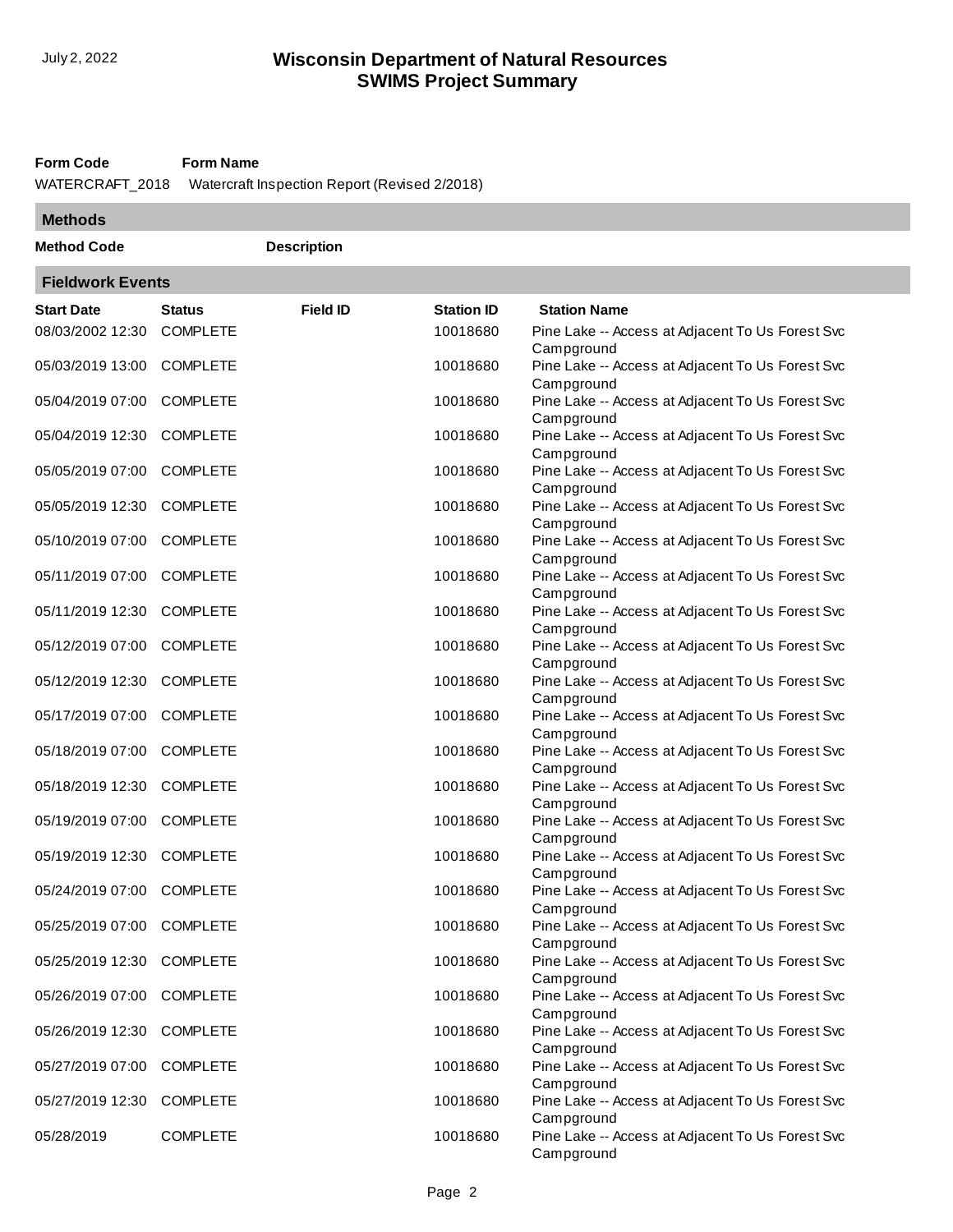| <b>Start Date</b>         | <b>Status</b>   | <b>Field ID</b> | <b>Station ID</b> | <b>Station Name</b>                                            |
|---------------------------|-----------------|-----------------|-------------------|----------------------------------------------------------------|
| 05/28/2019 12:30          | <b>COMPLETE</b> |                 | 10018680          | Pine Lake -- Access at Adjacent To Us Forest Svc<br>Campground |
| 05/31/2019 08:00 COMPLETE |                 |                 | 10018680          | Pine Lake -- Access at Adjacent To Us Forest Svc<br>Campground |
| 06/01/2019 07:00 COMPLETE |                 |                 | 10018680          | Pine Lake -- Access at Adjacent To Us Forest Svc<br>Campground |
| 06/01/2019 12:30          | <b>COMPLETE</b> |                 | 10018680          | Pine Lake -- Access at Adjacent To Us Forest Svc<br>Campground |
| 06/02/2019 07:00          | <b>COMPLETE</b> |                 | 10018680          | Pine Lake -- Access at Adjacent To Us Forest Svc<br>Campground |
| 06/02/2019 12:30          | <b>COMPLETE</b> |                 | 10018680          | Pine Lake -- Access at Adjacent To Us Forest Svc<br>Campground |
| 06/04/2019 12:30          | <b>COMPLETE</b> |                 | 10018680          | Pine Lake -- Access at Adjacent To Us Forest Svc<br>Campground |
| 06/07/2019 07:00          | <b>COMPLETE</b> |                 | 10018680          | Pine Lake -- Access at Adjacent To Us Forest Svc<br>Campground |
| 06/08/2019 07:00          | <b>COMPLETE</b> |                 | 10018680          | Pine Lake -- Access at Adjacent To Us Forest Svc<br>Campground |
| 06/08/2019 12:30 COMPLETE |                 |                 | 10018680          | Pine Lake -- Access at Adjacent To Us Forest Svc<br>Campground |
| 06/09/2019 07:00 COMPLETE |                 |                 | 10018680          | Pine Lake -- Access at Adjacent To Us Forest Svc<br>Campground |
| 06/09/2019 12:30 COMPLETE |                 |                 | 10018680          | Pine Lake -- Access at Adjacent To Us Forest Svc<br>Campground |
| 06/14/2019 08:00          | <b>COMPLETE</b> |                 | 10018680          | Pine Lake -- Access at Adjacent To Us Forest Svc<br>Campground |
| 06/15/2019 07:00          | <b>COMPLETE</b> |                 | 10018680          | Pine Lake -- Access at Adjacent To Us Forest Svc<br>Campground |
| 06/15/2019 12:30          | <b>COMPLETE</b> |                 | 10018680          | Pine Lake -- Access at Adjacent To Us Forest Svc<br>Campground |
| 06/16/2019 07:00          | <b>COMPLETE</b> |                 | 10018680          | Pine Lake -- Access at Adjacent To Us Forest Svc<br>Campground |
| 06/16/2019 12:30          | <b>COMPLETE</b> |                 | 10018680          | Pine Lake -- Access at Adjacent To Us Forest Svc<br>Campground |
| 06/21/2019 07:00 COMPLETE |                 |                 | 10018680          | Pine Lake -- Access at Adjacent To Us Forest Svc<br>Campground |
| 06/22/2019 07:00 COMPLETE |                 |                 | 10018680          | Pine Lake -- Access at Adjacent To Us Forest Svc<br>Campground |
| 06/22/2019 12:30 COMPLETE |                 |                 | 10018680          | Pine Lake -- Access at Adjacent To Us Forest Svc<br>Campground |
| 06/23/2019 07:00          | <b>COMPLETE</b> |                 | 10018680          | Pine Lake -- Access at Adjacent To Us Forest Svc<br>Campground |
| 06/23/2019 12:30 COMPLETE |                 |                 | 10018680          | Pine Lake -- Access at Adjacent To Us Forest Svc<br>Campground |
| 06/28/2019 10:00 COMPLETE |                 |                 | 10018680          | Pine Lake -- Access at Adjacent To Us Forest Svc<br>Campground |
| 06/29/2019 00:30          | <b>COMPLETE</b> |                 | 10018680          | Pine Lake -- Access at Adjacent To Us Forest Svc<br>Campground |
| 06/29/2019 07:00          | <b>COMPLETE</b> |                 | 10018680          | Pine Lake -- Access at Adjacent To Us Forest Svc<br>Campground |
| 06/30/2019 07:00          | <b>COMPLETE</b> |                 | 10018680          | Pine Lake -- Access at Adjacent To Us Forest Svc<br>Campground |
| 06/30/2019 12:30          | <b>COMPLETE</b> |                 | 10018680          | Pine Lake -- Access at Adjacent To Us Forest Svc<br>Campground |
| 07/01/2019 08:00          | <b>COMPLETE</b> |                 | 10018680          | Pine Lake -- Access at Adjacent To Us Forest Svc<br>Campground |
| 07/02/2019 07:00 COMPLETE |                 |                 | 10018680          | Pine Lake -- Access at Adjacent To Us Forest Svc               |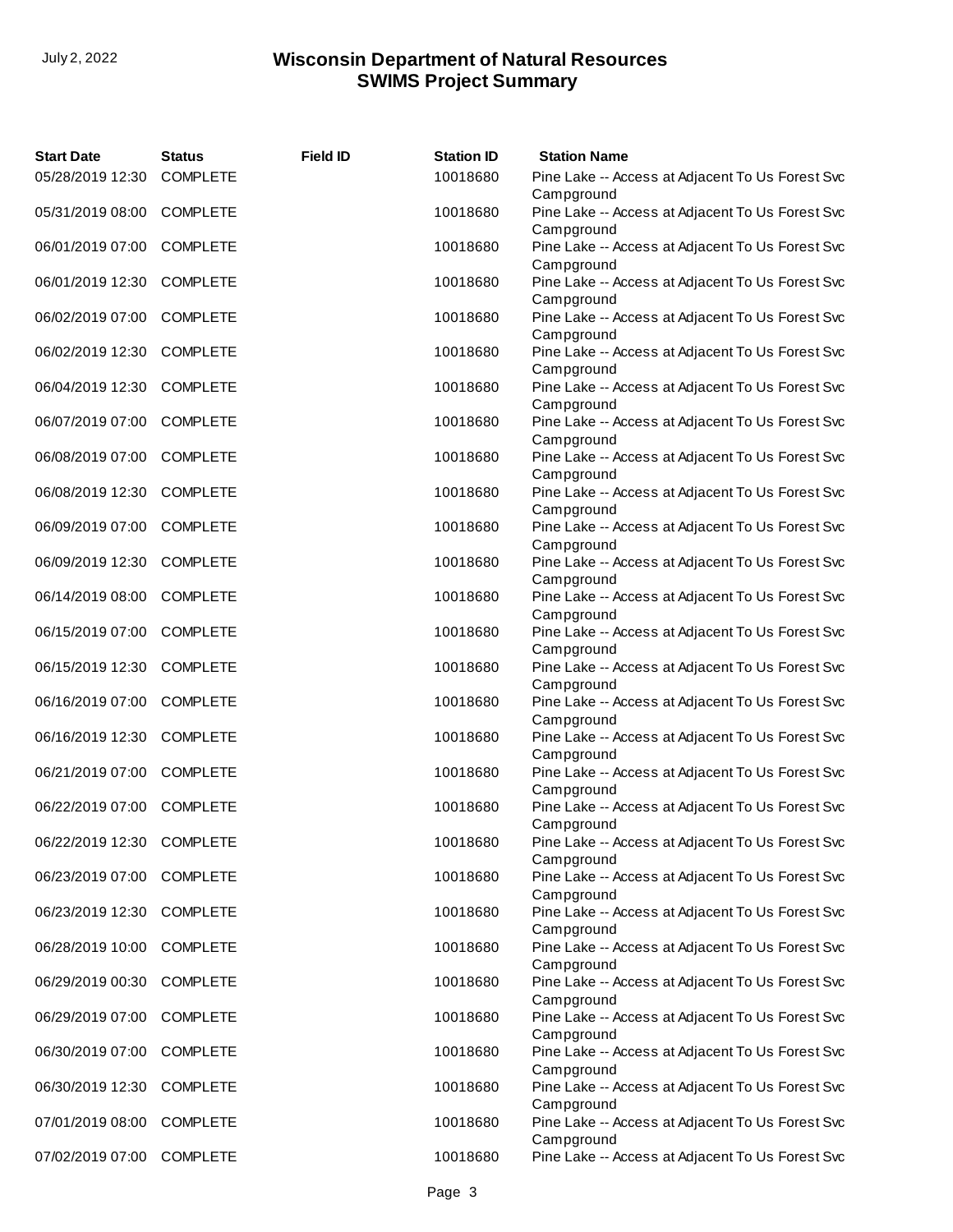| <b>Start Date</b>         | <b>Status</b>   | <b>Field ID</b> | <b>Station ID</b> | <b>Station Name</b>                                            |
|---------------------------|-----------------|-----------------|-------------------|----------------------------------------------------------------|
|                           |                 |                 |                   | Campground                                                     |
| 07/03/2019 12:30 COMPLETE |                 |                 | 10018680          | Pine Lake -- Access at Adjacent To Us Forest Svc<br>Campground |
| 07/04/2019 07:00 COMPLETE |                 |                 | 10018680          | Pine Lake -- Access at Adjacent To Us Forest Svc<br>Campground |
| 07/05/2019 09:00 COMPLETE |                 |                 | 10018680          | Pine Lake -- Access at Adjacent To Us Forest Svc<br>Campground |
| 07/06/2019 00:30          | <b>COMPLETE</b> |                 | 10018680          | Pine Lake -- Access at Adjacent To Us Forest Svc<br>Campground |
| 07/06/2019 07:00          | <b>COMPLETE</b> |                 | 10018680          | Pine Lake -- Access at Adjacent To Us Forest Svc<br>Campground |
| 07/07/2019 07:00          | <b>COMPLETE</b> |                 | 10018680          | Pine Lake -- Access at Adjacent To Us Forest Svc<br>Campground |
| 07/12/2019 07:00          | <b>COMPLETE</b> |                 | 10018680          | Pine Lake -- Access at Adjacent To Us Forest Svc<br>Campground |
| 07/13/2019 07:00          | <b>COMPLETE</b> |                 | 10018680          | Pine Lake -- Access at Adjacent To Us Forest Svc<br>Campground |
| 07/14/2019 07:00          | <b>COMPLETE</b> |                 | 10018680          | Pine Lake -- Access at Adjacent To Us Forest Svc<br>Campground |
| 07/15/2019                | <b>COMPLETE</b> |                 | 10018680          | Pine Lake -- Access at Adjacent To Us Forest Svc<br>Campground |
| 07/17/2019 13:00          | <b>COMPLETE</b> |                 | 10018680          | Pine Lake -- Access at Adjacent To Us Forest Svc<br>Campground |
| 07/19/2019 07:00          | <b>COMPLETE</b> |                 | 10018680          | Pine Lake -- Access at Adjacent To Us Forest Svc<br>Campground |
| 07/20/2019 07:00          | <b>COMPLETE</b> |                 | 10018680          | Pine Lake -- Access at Adjacent To Us Forest Svc<br>Campground |
| 07/21/2019 07:00          | <b>COMPLETE</b> |                 | 10018680          | Pine Lake -- Access at Adjacent To Us Forest Svc<br>Campground |
| 07/21/2019 12:30          | <b>COMPLETE</b> |                 | 10018680          | Pine Lake -- Access at Adjacent To Us Forest Svc<br>Campground |
| 07/26/2019 07:00          | <b>COMPLETE</b> |                 | 10018680          | Pine Lake -- Access at Adjacent To Us Forest Svc<br>Campground |
| 07/27/2019 07:00          | <b>COMPLETE</b> |                 | 10018680          | Pine Lake -- Access at Adjacent To Us Forest Svc<br>Campground |
| 07/27/2019 12:30          | <b>COMPLETE</b> |                 | 10018680          | Pine Lake -- Access at Adjacent To Us Forest Svc<br>Campground |
| 07/28/2019 07:00 COMPLETE |                 |                 | 10018680          | Pine Lake -- Access at Adjacent To Us Forest Svc<br>Campground |
| 07/28/2019 12:30 COMPLETE |                 |                 | 10018680          | Pine Lake -- Access at Adjacent To Us Forest Svc<br>Campground |
| 08/02/2019 11:00 COMPLETE |                 |                 | 10018680          | Pine Lake -- Access at Adjacent To Us Forest Svc<br>Campground |
| 08/03/2019 07:00 COMPLETE |                 |                 | 10018680          | Pine Lake -- Access at Adjacent To Us Forest Svc<br>Campground |
| 08/04/2019 07:00 COMPLETE |                 |                 | 10018680          | Pine Lake -- Access at Adjacent To Us Forest Svc<br>Campground |
| 08/04/2019 12:30          | <b>COMPLETE</b> |                 | 10018680          | Pine Lake -- Access at Adjacent To Us Forest Svc<br>Campground |
| 08/08/2019 11:00          | <b>COMPLETE</b> |                 | 10018680          | Pine Lake -- Access at Adjacent To Us Forest Svc<br>Campground |
| 08/09/2019 07:00          | <b>COMPLETE</b> |                 | 10018680          | Pine Lake -- Access at Adjacent To Us Forest Svc<br>Campground |
| 08/10/2019 07:00          | <b>COMPLETE</b> |                 | 10018680          | Pine Lake -- Access at Adjacent To Us Forest Svc<br>Campground |
| 08/10/2019 12:30 COMPLETE |                 |                 | 10018680          | Pine Lake -- Access at Adjacent To Us Forest Svc<br>Campground |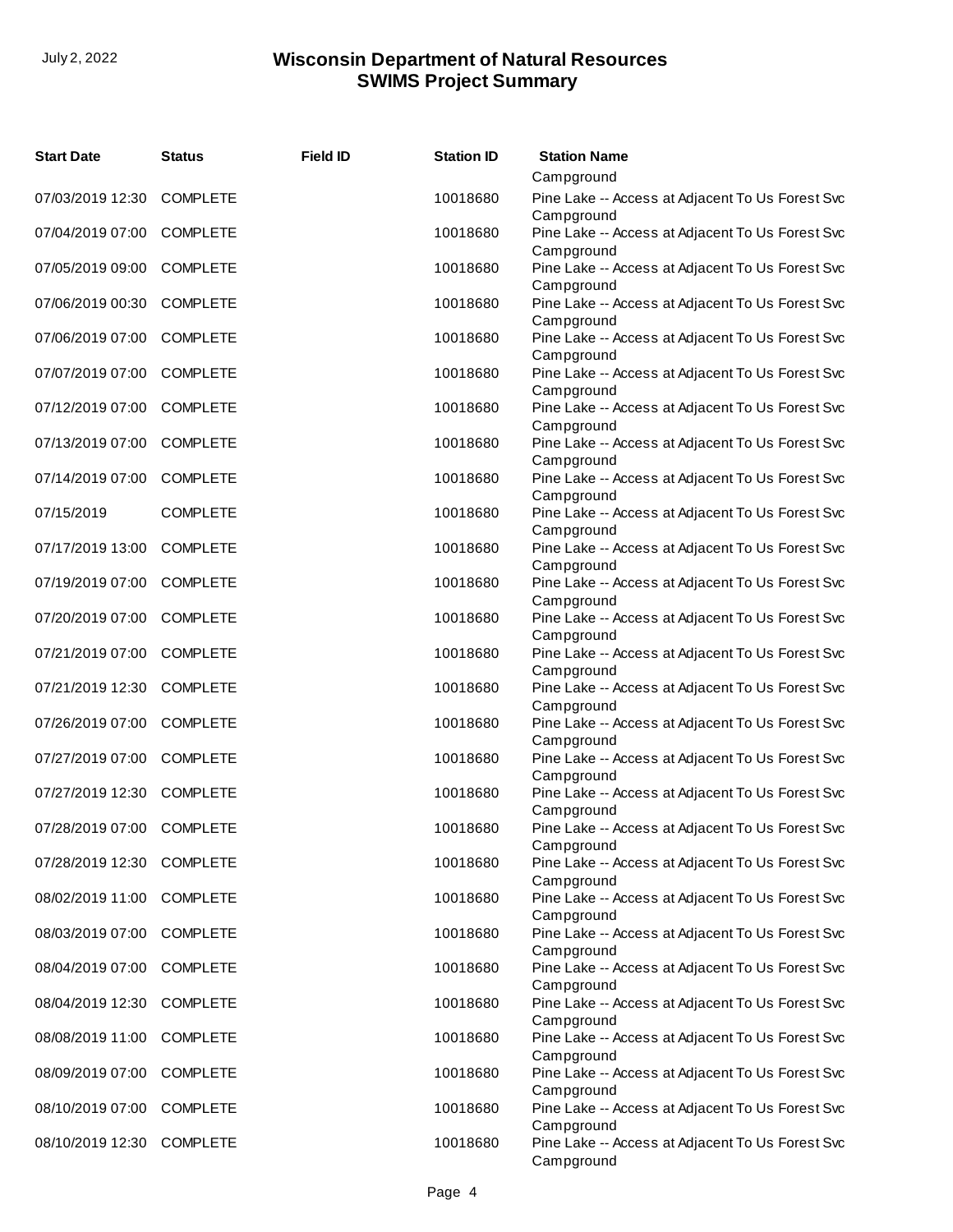| <b>Start Date</b>         | <b>Status</b>   | <b>Field ID</b> | <b>Station ID</b> | <b>Station Name</b>                                            |
|---------------------------|-----------------|-----------------|-------------------|----------------------------------------------------------------|
| 08/11/2019 07:00          | <b>COMPLETE</b> |                 | 10018680          | Pine Lake -- Access at Adjacent To Us Forest Svc<br>Campground |
| 08/11/2019 12:30 COMPLETE |                 |                 | 10018680          | Pine Lake -- Access at Adjacent To Us Forest Svc<br>Campground |
| 08/16/2019 11:00 COMPLETE |                 |                 | 10018680          | Pine Lake -- Access at Adjacent To Us Forest Svc<br>Campground |
| 08/17/2019 07:00 COMPLETE |                 |                 | 10018680          | Pine Lake -- Access at Adjacent To Us Forest Svc<br>Campground |
| 08/17/2019 12:30          | <b>COMPLETE</b> |                 | 10018680          | Pine Lake -- Access at Adjacent To Us Forest Svc<br>Campground |
| 08/18/2019 07:00          | <b>COMPLETE</b> |                 | 10018680          | Pine Lake -- Access at Adjacent To Us Forest Svc<br>Campground |
| 08/18/2019 12:30          | <b>COMPLETE</b> |                 | 10018680          | Pine Lake -- Access at Adjacent To Us Forest Svc<br>Campground |
| 08/24/2019 07:00          | <b>COMPLETE</b> |                 | 10018680          | Pine Lake -- Access at Adjacent To Us Forest Svc<br>Campground |
| 08/24/2019 12:30          | <b>COMPLETE</b> |                 | 10018680          | Pine Lake -- Access at Adjacent To Us Forest Svc<br>Campground |
| 08/25/2019 07:00 COMPLETE |                 |                 | 10018680          | Pine Lake -- Access at Adjacent To Us Forest Svc<br>Campground |
| 08/25/2019 12:30 COMPLETE |                 |                 | 10018680          | Pine Lake -- Access at Adjacent To Us Forest Svc<br>Campground |
| 08/30/2019 12:00          | <b>COMPLETE</b> |                 | 10018680          | Pine Lake -- Access at Adjacent To Us Forest Svc<br>Campground |
| 08/31/2019 07:00          | <b>COMPLETE</b> |                 | 10018680          | Pine Lake -- Access at Adjacent To Us Forest Svc<br>Campground |
| 08/31/2019 12:30          | <b>COMPLETE</b> |                 | 10018680          | Pine Lake -- Access at Adjacent To Us Forest Svc<br>Campground |
| 09/01/2019 07:00          | <b>COMPLETE</b> |                 | 10018680          | Pine Lake -- Access at Adjacent To Us Forest Svc<br>Campground |
| 09/01/2019 12:30          | <b>COMPLETE</b> |                 | 10018680          | Pine Lake -- Access at Adjacent To Us Forest Svc<br>Campground |
| 09/02/2019                | <b>COMPLETE</b> |                 | 10018680          | Pine Lake -- Access at Adjacent To Us Forest Svc<br>Campground |
| 09/02/2019 07:00          | <b>COMPLETE</b> |                 | 10018680          | Pine Lake -- Access at Adjacent To Us Forest Svc<br>Campground |
| 09/06/2019 12:30 COMPLETE |                 |                 | 10018680          | Pine Lake -- Access at Adjacent To Us Forest Svc<br>Campground |
| 09/07/2019 07:00 COMPLETE |                 |                 | 10018680          | Pine Lake -- Access at Adjacent To Us Forest Svc<br>Campground |
| 09/08/2019 07:00          | <b>COMPLETE</b> |                 | 10018680          | Pine Lake -- Access at Adjacent To Us Forest Svc<br>Campground |
| 09/08/2019 12:30 COMPLETE |                 |                 | 10018680          | Pine Lake -- Access at Adjacent To Us Forest Svc<br>Campground |
| 09/13/2019 11:00 COMPLETE |                 |                 | 10018680          | Pine Lake -- Access at Adjacent To Us Forest Svc<br>Campground |
| 09/14/2019 12:30          | <b>COMPLETE</b> |                 | 10018680          | Pine Lake -- Access at Adjacent To Us Forest Svc<br>Campground |
| 09/15/2019 12:30          | <b>COMPLETE</b> |                 | 10018680          | Pine Lake -- Access at Adjacent To Us Forest Svc<br>Campground |
| 09/20/2019 07:00          | <b>COMPLETE</b> |                 | 10018680          | Pine Lake -- Access at Adjacent To Us Forest Svc<br>Campground |
| 09/21/2019 07:00          | <b>COMPLETE</b> |                 | 10018680          | Pine Lake -- Access at Adjacent To Us Forest Svc<br>Campground |
| 09/21/2019 12:30          | <b>COMPLETE</b> |                 | 10018680          | Pine Lake -- Access at Adjacent To Us Forest Svc<br>Campground |
| 09/22/2019 07:00 COMPLETE |                 |                 | 10018680          | Pine Lake -- Access at Adjacent To Us Forest Svc               |